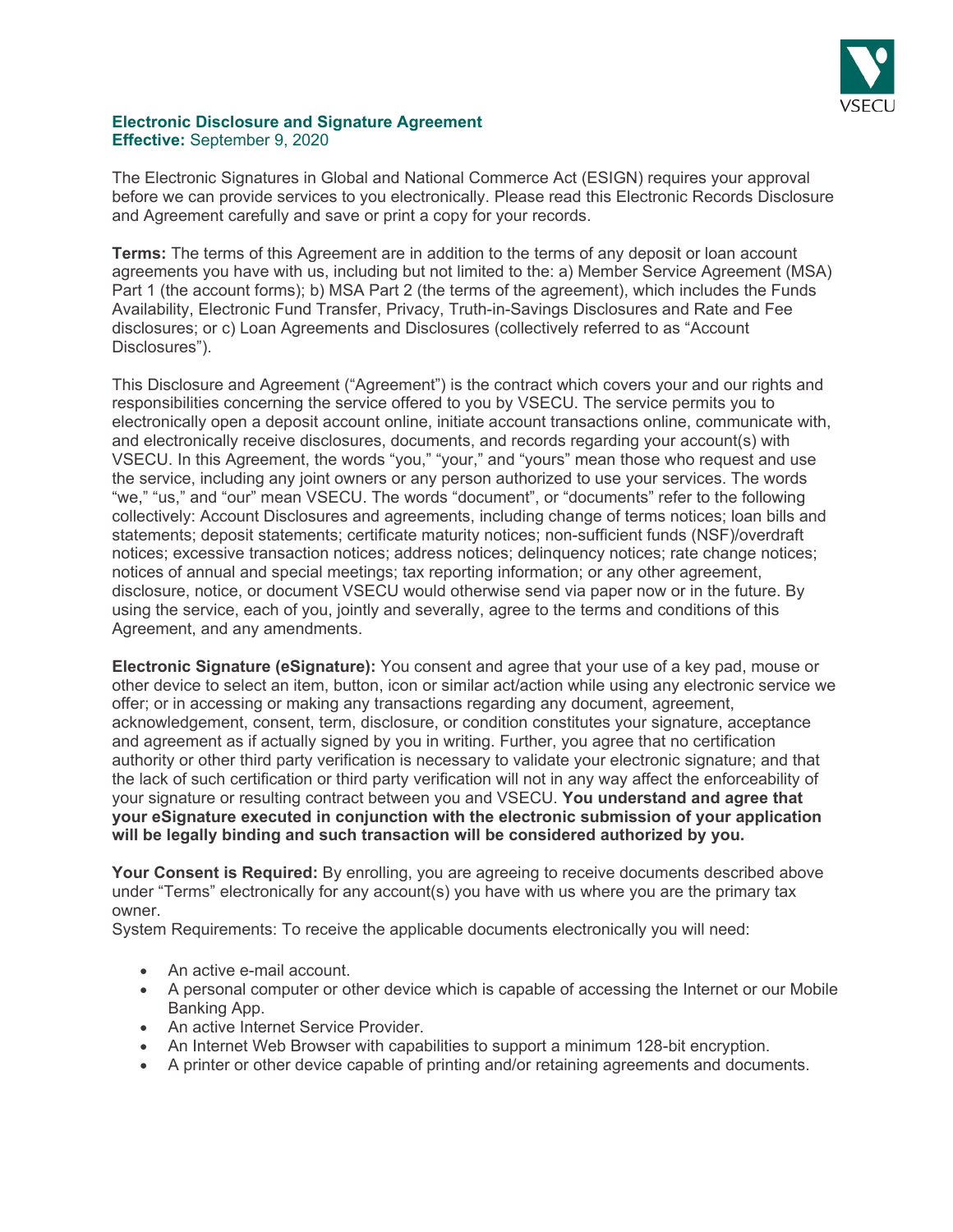

• Software which permits you to receive and access Portable Document Format (PDF) files, such as Adobe Acrobat Reader® (you will need one of the last three versions.) Adobe Acrobat is free software available at www.adobe.com.

**System Requirements to Retain Documents:** To retain documents for your records, your system must have the ability to either download to your hard drive or print PDF files.

**Requesting Paper Copies of Documents:** If, after consenting to receive documents electronically you would like paper copies of the documents, you can print them from your Digital Banking account, or contact us using one of the methods under "Contact Information" below to request copies. Refer to the Rate and Fee disclosures for fees for copies of statements or other documents.

**Withdrawing Consent for Electronic Documents:** If you would like to withdraw your consent to receive future documents electronically, you may toggle the eStatements button off or contact us using one of the methods under "Contact Information" below. If you withdraw your consent to receive documents electronically, the electronic service you are using will become unavailable to you; and your consent will not affect the validity or enforceability of prior electronic documents you received.

**Contact Information:** If you need to contact us, use one of the following methods: E-mail: You can contact us by secure e-mail through the Messages function within your Digital Banking account, or at info@vsecu.com (not a secure e-mail). Any messages containing personal or confidential account information will be sent to the e-mail address you provide.

- Telephone: 802/800 371-5162 to speak to a Member Service Consultant
- Postal mail: VSECU, Attn: Sales and eCommerce Center, One Bailey Avenue, PO Box 67, Montpelier, VT 05601-0067

**Updating Your Personal Information:** You are responsible for keeping your e-mail address updated. You should keep us informed of any changes in your telephone number, mailing address, or e-mail address by updating your Digital Banking profile or by contacting us using one of the methods listed under "Contact Information" above.

# **VSECU Digital Banking Service Agreement**

**Effective:** September 9, 2020

This agreement is a contract that establishes the rules covering access to your account(s), and transactions performed, through VSECU's Digital Banking application. Please read this agreement carefully because it tells you your rights and obligations. You must have the ability to access this agreement electronically and download or print it to retain this information for future reference.

The terms and conditions of the deposit agreements and disclosures for each of your VSECU account(s) as well as your other agreements with VSECU, such as loans, continue to apply notwithstanding anything to the contrary in this agreement.

#### **Accessing the Services**

You may access your account(s) through the Internet at www.vsecu.com or by downloading our Mobile Banking application using your Internet Service Provider.

#### **General Security**

You understand the importance of your role in preventing misuse of your account(s) and you agree to regularly examine your VSECU account(s). You agree to protect the confidentiality of your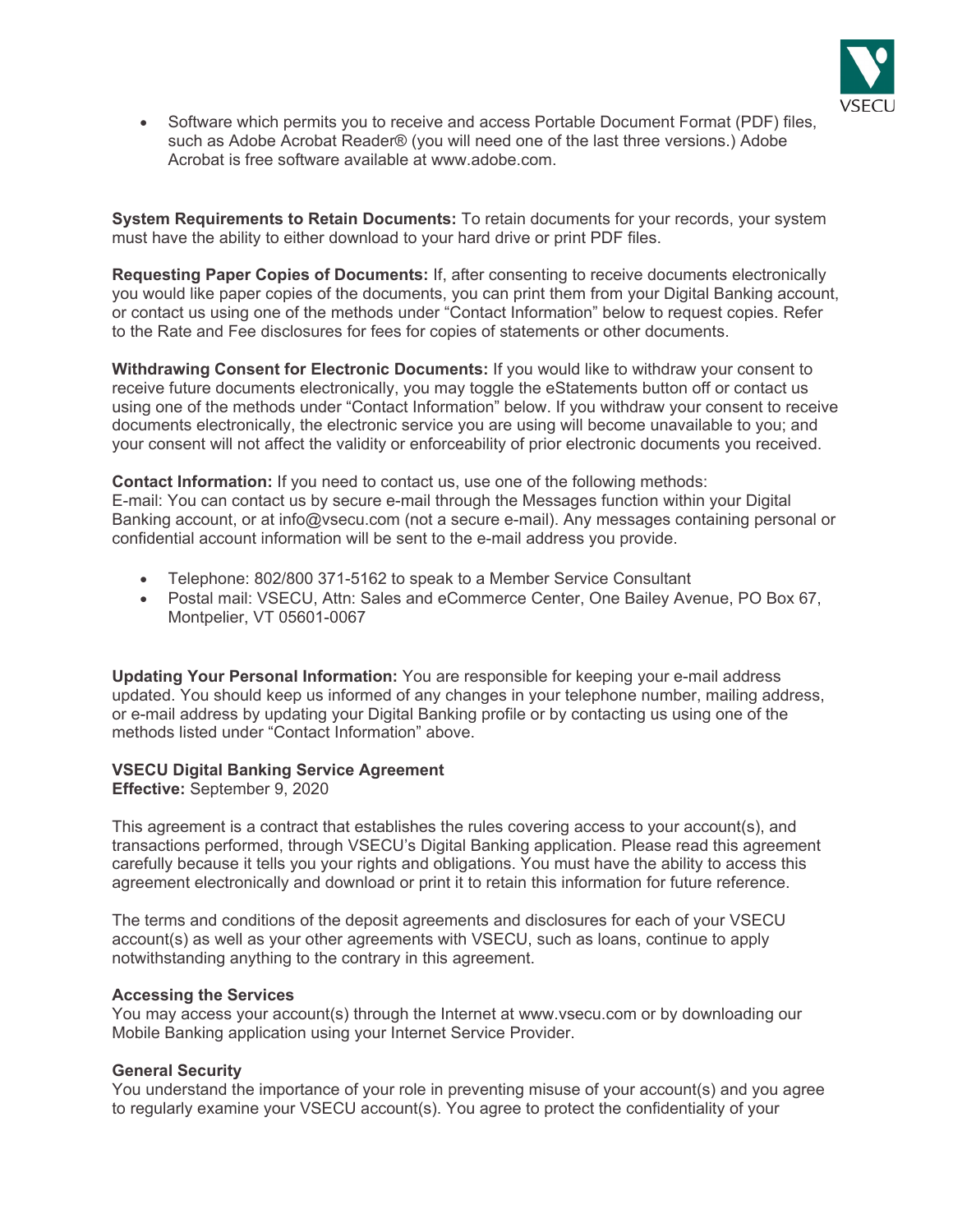

account(s) and account numbers, and your personal identification information. If you suspect that your Digital Banking credentials have been compromised, you agree to access the system and change them, or contact VSECU as soon as possible.

### **Password Security**

For security reasons, we will require the use of an individualized password to gain access to your account(s) through Digital Banking. You are solely responsible for controlling the safekeeping of and access to, your Digital Banking credentials. Here are some suggestions:

- Memorize your password and never write it down;
- Try to use random numbers and letters for your password;
- Avoid using a password that could be easily guessed by others (your name, your phone number, your date of birth, etc.);
- Change your password on a regular basis;
- Always log out of Digital Banking before leaving your computer unattended;
- Do not instruct Windows to save your password; and
- Change your Digital Banking credentials immediately if you believe they have been compromised.

You should never provide your Digital Banking credentials to a third party. If you do so, you are authorizing that party to conduct transactions on your account(s). Therefore, you are responsible for any transactions, including transfers from your account(s), resulting from you furnishing your Digital Banking credentials to a third party. VSECU will not be liable and will not reimburse you for any losses that may occur as a result of this authorized use of your Digital Banking credentials. For further security information, please visit our Online Security information on our website.

### **Bill Pay**

VSECU offers Bill Pay services through CheckFree Services Corporation, a subsidiary of Fiserv Solutions, Inc. Refer to the Bill Pay Service Agreement for the terms and conditions of using this service. This service will be activated when you click on the Bill Pay tab within your Digital Banking and agree to the terms and conditions specific to the Bill Pay service.

### **Liability**

You are responsible for ensuring that you receive a successful confirmation for transactions that you make within Digital Banking. You agree to note the date and time and/or maintain a receipt for your records. You are also responsible for ensuring that funds are available to cover future and recurring transfers that you set up.

VSECU is not responsible for your acts or omissions, or those of any other person, including, without limitation, any transmission or communications facility, and no such party shall be deemed to be VSECU's agent. VSECU will not be liable for any special, consequential, incidental, or punitive losses, damages, or expenses in connection with this agreement, or the Digital Banking service, even if VSECU has knowledge of the possibility of them. VSECU is not liable for any act, failure to act, or delay in acting, if it is caused in whole or in part by any cause beyond VSECU's reasonable control.

### **Fees**

Refer to the Rate and Fee disclosures for fees related to this service. These fees may be changed from time to time with advance notice to you as required by applicable law and can be found on our website at www.vsecu.com. If you have any questions, please call 802/800 371-5162, and a Member Service Consultant will assist you.